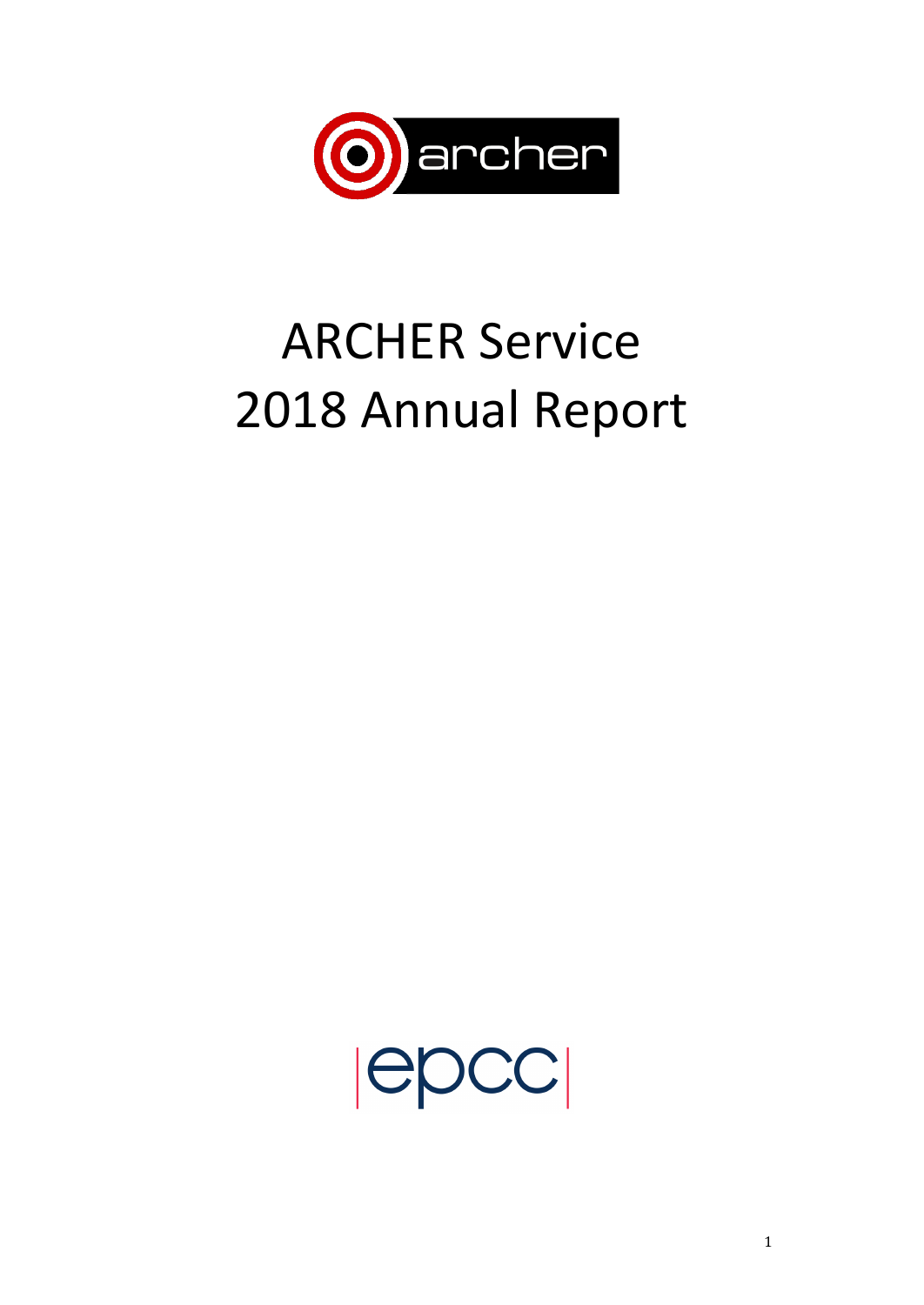# **Document Information and Version History**

| <b>Version:</b> | 1.0                                                                                                                                   |
|-----------------|---------------------------------------------------------------------------------------------------------------------------------------|
| <b>Status</b>   | Release                                                                                                                               |
| Author(s):      | Alan Simpson, Anne Whiting, Stephen Booth, Andy Turner, Felipe<br>Popovics, Steve Jordan, Harvey Richardson, Linda Dewar, Lorna Smith |
| Reviewer(s)     | Alan Simpson, Lorna Smith, Steve Jordan                                                                                               |

| <b>Version</b> | Date       | <b>Comments, Changes, Status</b>         | Authors, contributors,<br>reviewers       |  |
|----------------|------------|------------------------------------------|-------------------------------------------|--|
| 0.1            | 2019-01-10 | Inputting initial information            | Anne Whiting                              |  |
| 0.2            | 2019-01-11 | Adding USL information                   | Anne Whiting, Jo Beech-<br><b>Brandt</b>  |  |
| 0.3            | 2019-01-15 | Added CSE information                    | Andy Turner, Alan<br>Simpson, Lorna Smith |  |
| 0.4            | 2019-01-16 | Added CSE executive summary items        | Andy Turner                               |  |
| 0.5            | 2019-01-17 | <b>Added HPCSG information</b>           | Linda Dewar                               |  |
| 0.6            | 2019-01-18 | Added Cray CoE information               | Harvey Richardson                         |  |
| 0.7            | 2019-01-21 | Added Cray service information           | <b>Felipe Popovics</b>                    |  |
| 0.8            | 2019-01-22 | Added Maintenance session detail         | Linda Dewar                               |  |
| 1.0            | 2019-01-30 | <b>Version for EPSRC</b><br>Alan Simpson |                                           |  |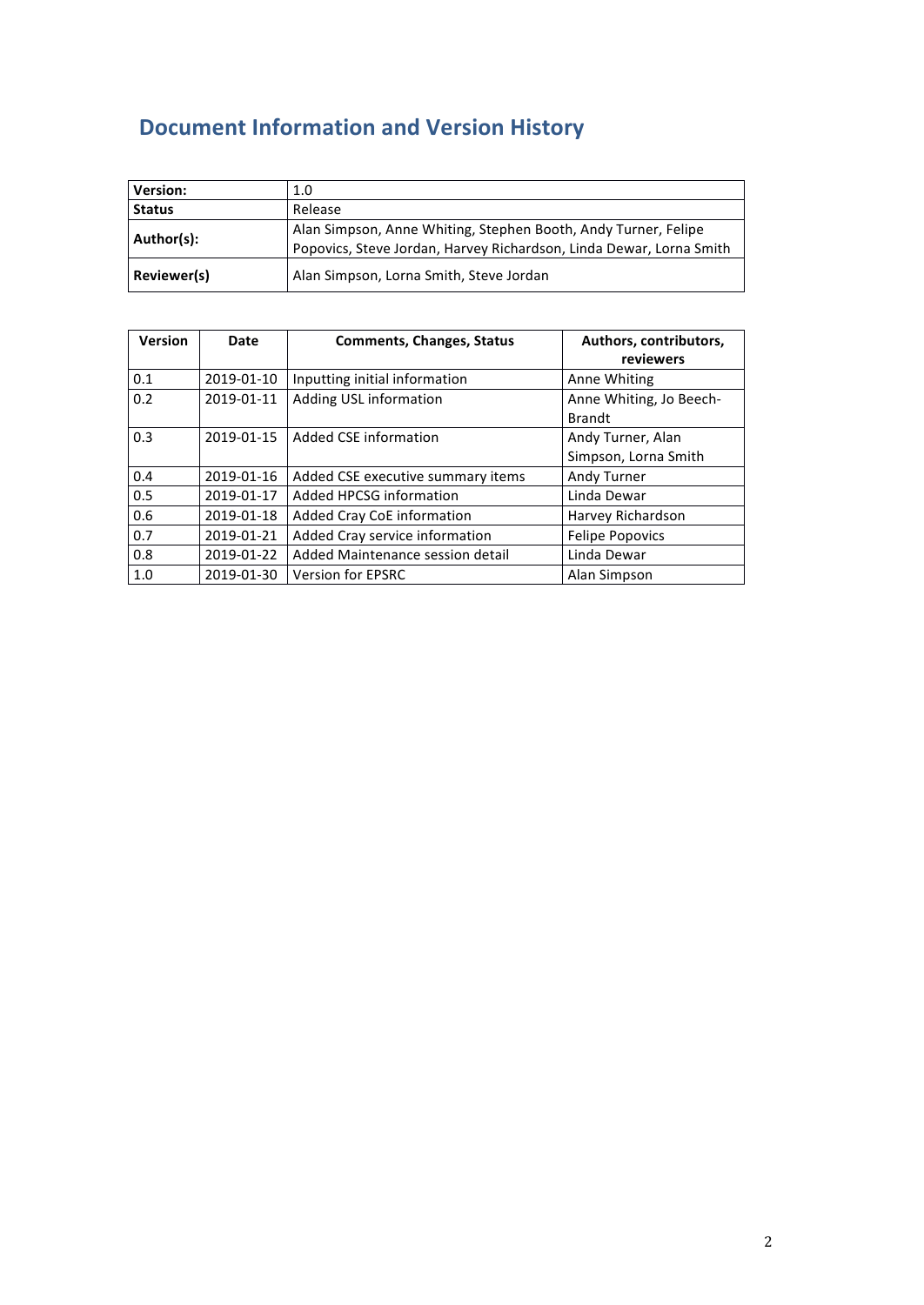# **Table of Contents**

| 1. |       |                                                                                    |  |
|----|-------|------------------------------------------------------------------------------------|--|
| 2. |       |                                                                                    |  |
| 3. |       |                                                                                    |  |
|    | 3.1   |                                                                                    |  |
|    | 3.2   |                                                                                    |  |
|    | 3.3   |                                                                                    |  |
|    |       |                                                                                    |  |
|    | 4.1   |                                                                                    |  |
|    | 4.2   |                                                                                    |  |
| 5. |       |                                                                                    |  |
|    | 5.1   |                                                                                    |  |
|    | 5.2   |                                                                                    |  |
|    | 5.3   | Principal activities undertaken (in addition to day-to-day operational activities) |  |
| 6. |       |                                                                                    |  |
|    | 6.1   |                                                                                    |  |
|    | 6.2   | Understanding parallel I/O use on ARCHER in collaboration with CoE  12             |  |
|    | 6.3   | Delivering a high quality, fair and transparent eCSE programme to enhance codes on |  |
|    | 6.4   |                                                                                    |  |
|    |       |                                                                                    |  |
|    | 6.5   |                                                                                    |  |
|    | 6.6   |                                                                                    |  |
| 7. |       |                                                                                    |  |
|    | 7.1   |                                                                                    |  |
|    | 7.2   |                                                                                    |  |
|    | 7.3   |                                                                                    |  |
|    | 7.3.1 |                                                                                    |  |
|    | 7.3.2 |                                                                                    |  |
|    | 7.3.3 |                                                                                    |  |
| 8. |       |                                                                                    |  |
|    | 8.1   |                                                                                    |  |
|    | 8.2   |                                                                                    |  |
|    | 8.3   |                                                                                    |  |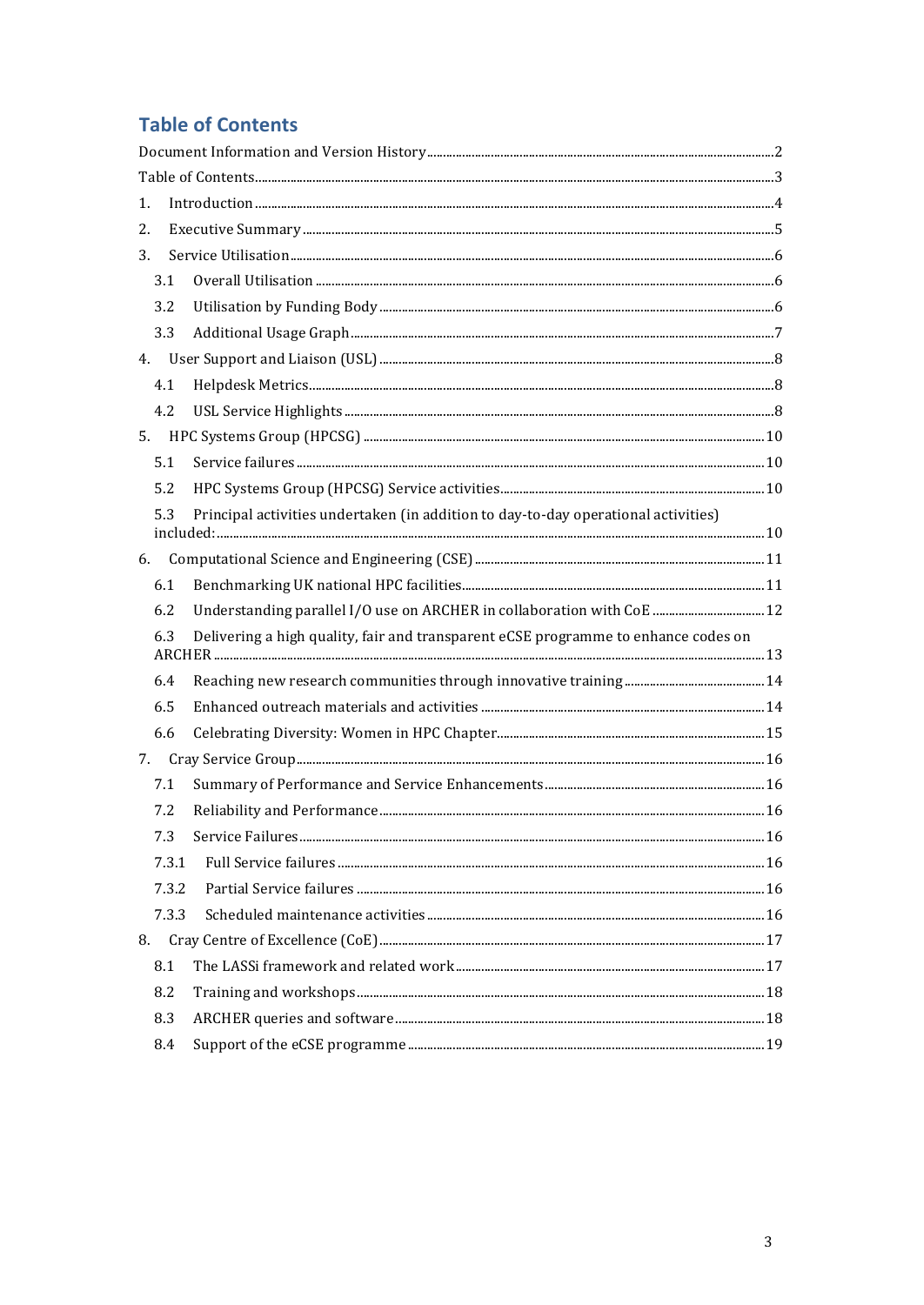# **1. Introduction**

This annual report covers the period from 1 Jan 2018 to 31 Dec 2018.

The report has contributions from all of the teams responsible for the operation of ARCHER;

- Service Provider (SP) containing both the User Support and Liaison (USL) Team and the HPC Systems Group;
- Computational Science and Engineering Team (CSE);
- Cray, including contributions from the Cray Service Group and the Cray Centre of Excellence.

The next section of this report contains an Executive Summary for the year.

Section 3 provides a summary of the service utilisation.

Section 4 provides a summary of the year for the USL team, detailing the Helpdesk Metrics and outlining some of the highlights for the year.

The HPC Systems Group report in Section 5 describes activities and progress in their main areas of responsibility.

In Section 6 the CSE team describe a number of highlights of the work carried out by the team in 2018. 

In Sections 7 and 8, the Cray Service team and Cray Centre of Excellence give a summary of their year's activities, respectively.

This report and the additional SAFE reports are available to view online at http://www.archer.ac.uk/about-us/reports/annual/2018.php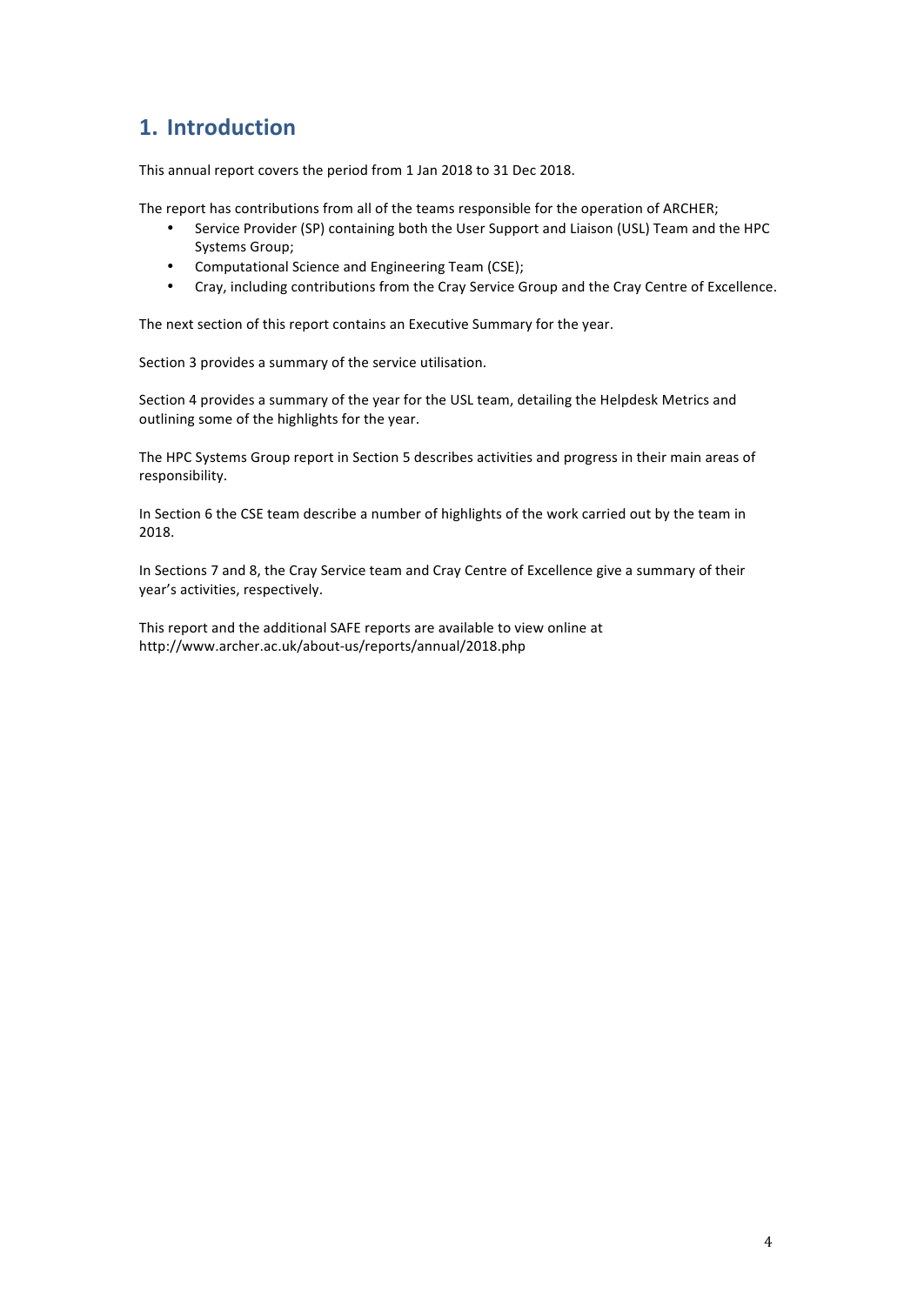# **2. Executive Summary**

The sections from the various teams describe highlights of their activities. This section gives a brief summary of highlights from the last year for the overall ARCHER service. More details are provided in the appropriate section of the document.

- EPCC were delighted to be able to announce that they had been awarded ISO 27001:2013 Information Security certification after the external audit in September 2018. The scope covered all the HPC and Data Services delivered by EPCC, including ARCHER, the RDF, the KNL and Cirrus. The certification demonstrates the importance EPCC places on keep user data secure and in following best practice in the era of data analytics and GDPR.
- The last user survey received very positive scores and feedback from the user community with an increase in mean score from 4.3 in 2016 to 4.4 in 2017 (out of a maximum of 5.0). As with previous years the highest mean score was achieved by the Helpdesk (4.6); the greatest positive increase in score was for webinars, from 3.9 to 4.2.
- Two new key senior staff joined the HPC Systems team, bringing a wealth of experience with them. Paul Clark joined EPCC as Director of High Performance Computing Systems, leading both the Tier-1 and Tier-2 systems teams to provide an integrated cross-service team. Calum Muir joined EPCC as Data Centre Manager bringing expertise in the electrics, cooling and plant side of things so vital to keeping ARCHER and Cirrus running optimally.
- The CSE team has been leading an open source benchmarking effort to run the benchmarks across the national HPC services, e.g., ARCHER and Tier 2. The aims are to provide information for users to help them choose the correct HPC resource for their research and to provide service providers with useful data to support future procurements. This work involves collaboration with the Tier 2 RSE teams and the wider UK HPC community.
- In 2018, one of the main achievements of the Cray CoE was to bring the LASSi I/O analysis framework to maturity and to use it both to investigate issues and understand performance of the Lustre filesystem.
- The Cray LASSi development has enabled the CSE team to collaborate with the Cray CoE and the IO-500 developer (Julian Kunkel, University of Reading) to integrate parallel I/O performance data from the Cray LASSi tool into SAFE. This will allow users to understand how their applications use parallel I/O on the system without the need for any alterations to their application or intervention on their part. This will also allow us to investigate how different research communities and applications on ARCHER use parallel I/O to improve the service and to provide advice for future procurements.
- The CSE Training team has trialed innovative, online training modeled on the approach used by the US XSEDE programme but modified to suit the ARCHER community to engage different communities of HPC, and potential HPC, users. These courses allow users to access the technical expertise of the CSE trainers without having to travel or take a large single block of time out of their normal working schedule. This allows the training to be available to attendees who would find it difficult to attend our standard, face-to-face courses.
- 2018 saw the final eCSE call and panel take place. Over its lifetime, the eCSE programme has funded 100 projects to improve software on ARCHER and to develop the technical expertise of UK-based researchers. Our impact analysis shows that that the eCSE programme has had wide ranging impacts: 13% of the projects were for new communities to allow them to exploit ARCHER for their research; 40% of the top 40 codes have benefitted from eCSE development effort; and as of January 2019 eCSE work has resulted in an estimated saving of £24.5M worth of compute time on ARCHER.
- Cray Service Group noted that 2018 has been another excellent year for the ARCHER service with a very stable technology environment facilitating high resource utilisation for the user community.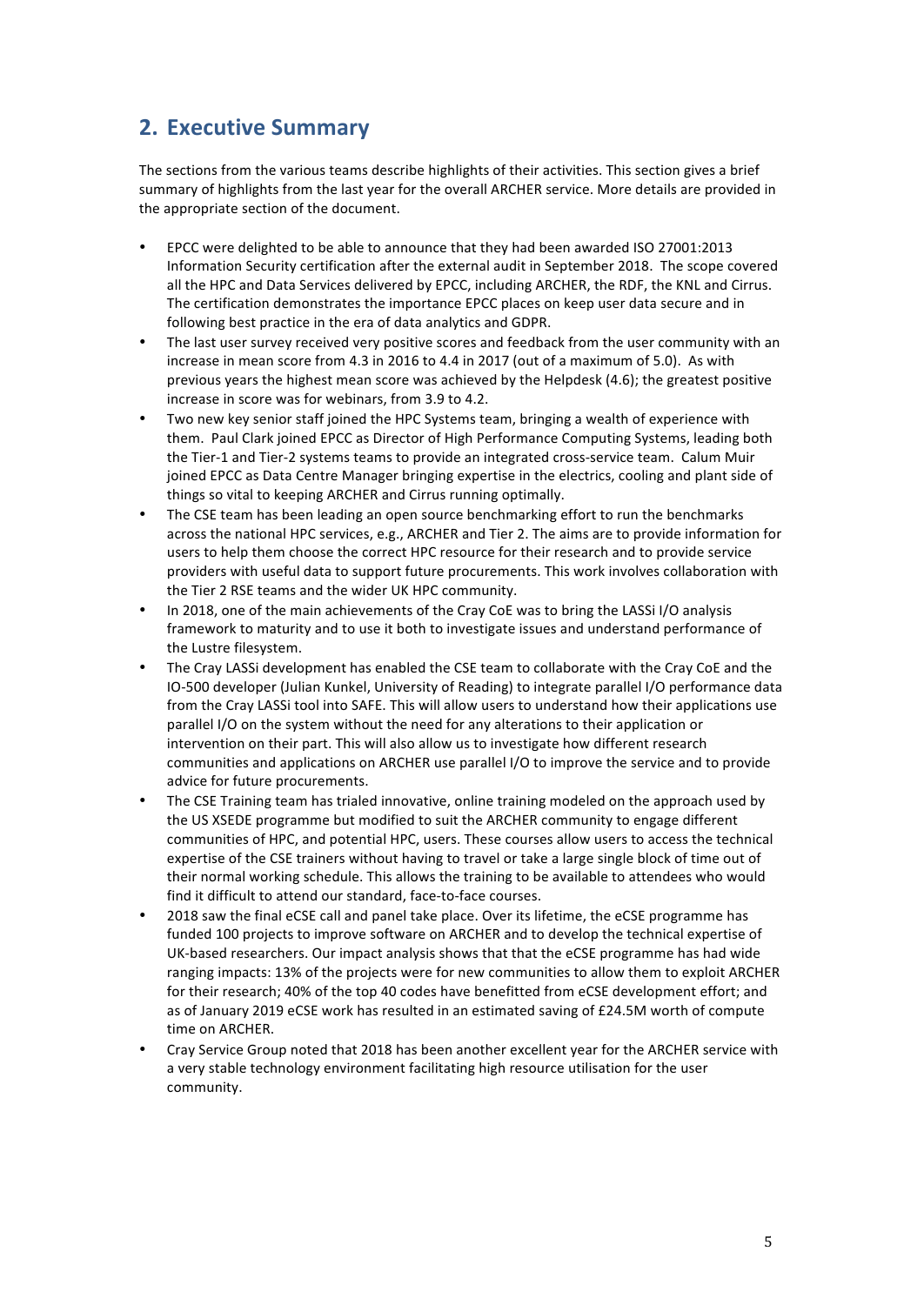# **3. Service Utilisation**

# **3.1 Overall Utilisation**

Utilisation over the year was 86%, slightly down from 88% in 2017.



# **3.2 Utilisation by Funding Body**



The utilisation by funding body relative to their allocation can be seen below.

This bar chart shows the usage of ARCHER by the two Research Councils presented as a percentage of the total Research Council allocation on ARCHER.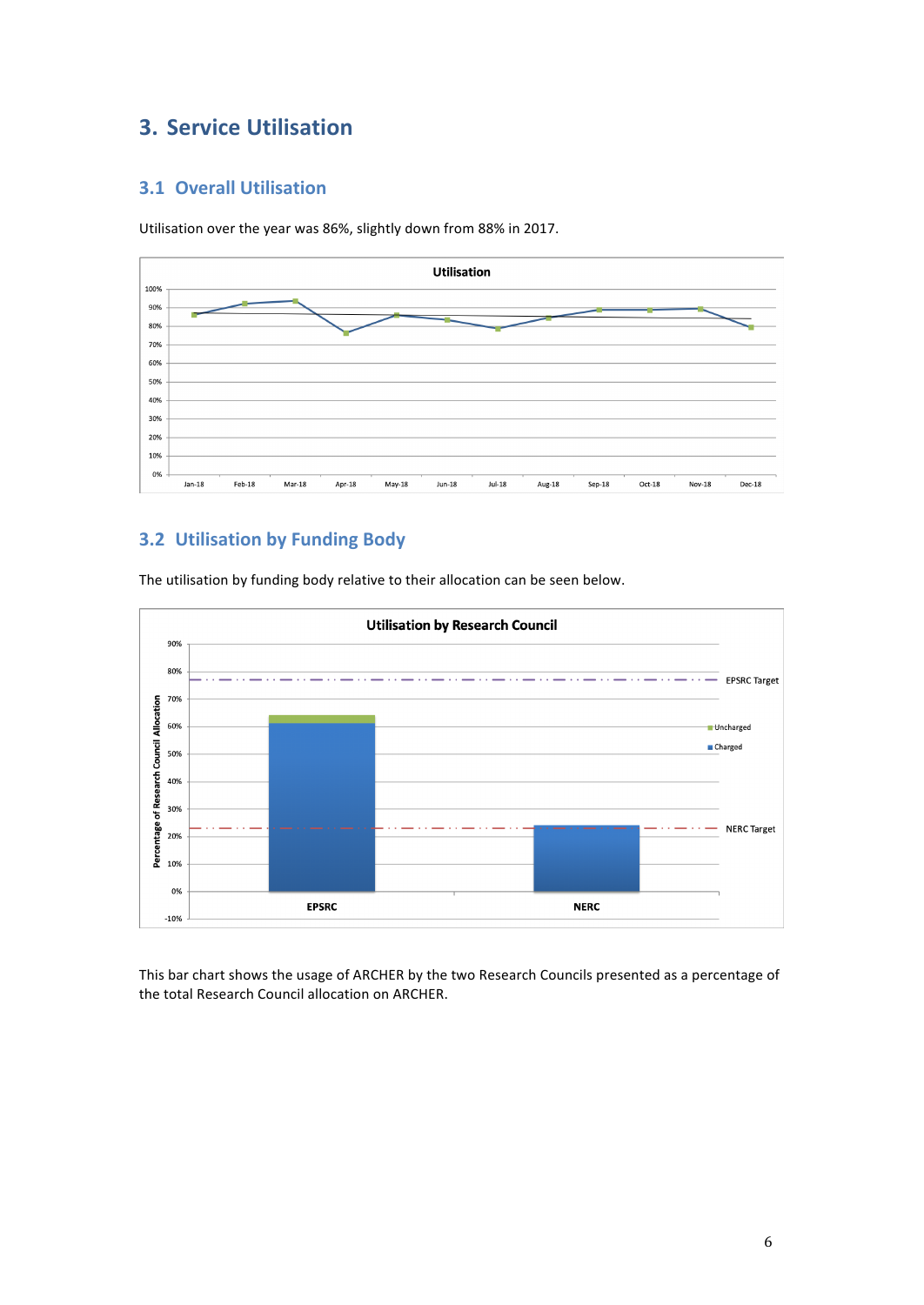## **3.3 Additional Usage Graph**

The following heatmap provides a view of the distribution of job sizes on ARCHER throughout 2018.



The heatmap shows that most of the kAUs are spent on jobs between 192 cores and 3,072 cores (8 to 128 nodes). The number of kAUs used is closely related to money and shows how the investment in the system is utilised.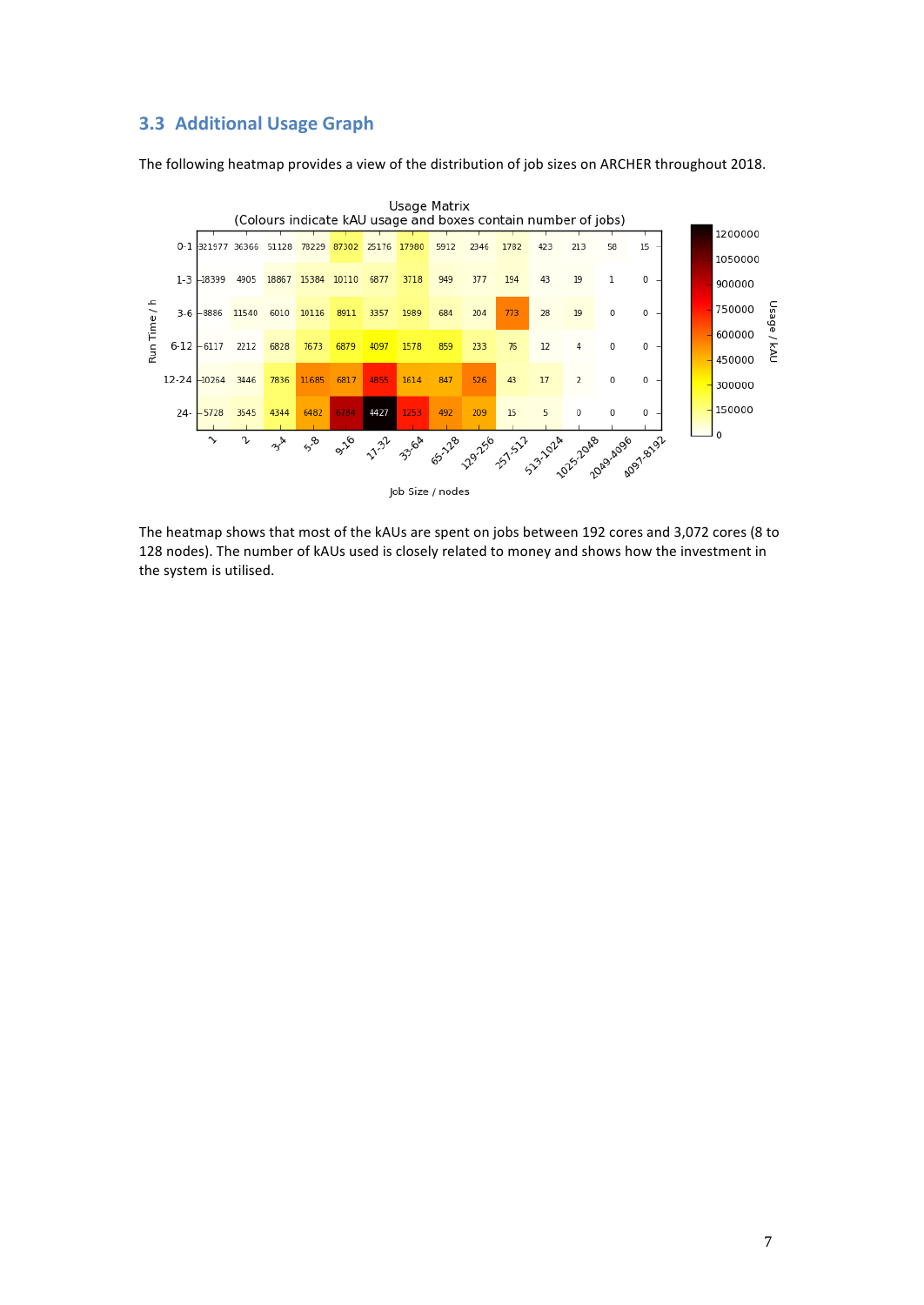# **4.** User Support and Liaison (USL)

# **4.1 Helpdesk Metrics**

#### **Query Closure**

It was a busy year on the Helpdesk with all Service levels met. A total of 6,551 queries were answered by the Service Provider, down from 10,082 queries during 2017, reflecting the maturity of the service. Over 99% were resolved within 2 days. In addition to this, the Service Provider passed on 149 indepth queries to CSE and Cray.

|                      | 18Q1 | 18Q2 | 18Q3 | 18Q4 | <b>TOTAL</b> |
|----------------------|------|------|------|------|--------------|
| Self-Service Admin   | 1269 | 1411 | 969  | 1372 | 5021         |
| Admin                | 333  | 318  | 298  | 344  | 1293         |
| Technical            | 63   | 59   | 59   | 56   | 237          |
| <b>Total Queries</b> | 1665 | 1788 | 1326 | 1772 | 6551         |

#### **Other Queries**

In addition to the Admin and Technical Queries detailed above, the Helpdesk also dealt with Phone queries, Change Requests, internal requests and User Registrations.

|                             | <b>1801</b> | <b>18Q2</b> | <b>18Q3</b> | 1804 | <b>TOTAL</b> |
|-----------------------------|-------------|-------------|-------------|------|--------------|
| <b>Phone Calls Received</b> | 79          | 60          | 95          | 80   | 314          |
| <b>Change Requests</b>      |             |             |             |      |              |
| User Registration Requests  | 250         | 186         | 179         | 169  | 784          |

It is worth noting that the volume of telephone calls was low throughout the year. Of the 314 calls received in total, only 38 (12%) were actual ARCHER user calls that resulted in queries. All phone calls were answered within 2 minutes, as required.

# **4.2 USL Service Highlights**

#### **User Survey 2017**

The results of the 2017 annual ARCHER User Survey was run in February 2018. 164 responses were received compared to 161 in 2017, 230 in 2015 and 153 in 2014, with the mean results shown below (scores 1 representing "Very Unsatisfied" and 5 representing "Very Satisfied"):

| <b>Service Aspect</b>       | <b>2014 Mean</b><br>Score (out of | 2015 Mean Score<br>(out of 5) | <b>2016 Mean</b><br><b>Score</b> | <b>2017 Mean</b><br>Score |
|-----------------------------|-----------------------------------|-------------------------------|----------------------------------|---------------------------|
|                             | 5)                                |                               | (out of 5)                       | (out of 5)                |
| <b>Overall Satisfaction</b> | 4.4                               | 4.3                           | 4.3                              | 4.4                       |
| <b>Hardware</b>             | 4.1                               | 4.1                           | 4.2                              | 4.3                       |
| <b>Software</b>             | 4.0                               | 4.0                           | 4.2                              | 4.1                       |
| <b>Helpdesk</b>             | 4.5                               | 4.5                           | 4.5                              | 4.6                       |
| <b>Documentation</b>        | 4.1                               | 4.1                           | 4.2                              | 4.2                       |
| Website                     | 4.1                               | 4.2                           | 4.2                              | 4.2                       |
| <b>Training</b>             | 4.1                               | 4.1                           | 4.2                              | 4.1                       |
| <b>Webinars</b>             | 3.6                               | 3.9                           | 3.9                              | 4.2                       |
| <b>Online training</b>      |                                   | 4.0                           | 4.1                              | 4.2                       |

As with previous years the highest mean score was achieved by the Helpdesk (4.6); the greatest positive increase in score was for webinars, from 3.9 to 4.2. Mean satisfaction had risen from 4.3 in 2016 to 4.4 in 2017. The full report can be found at http://www.archer.ac.uk/about-archer/reports/.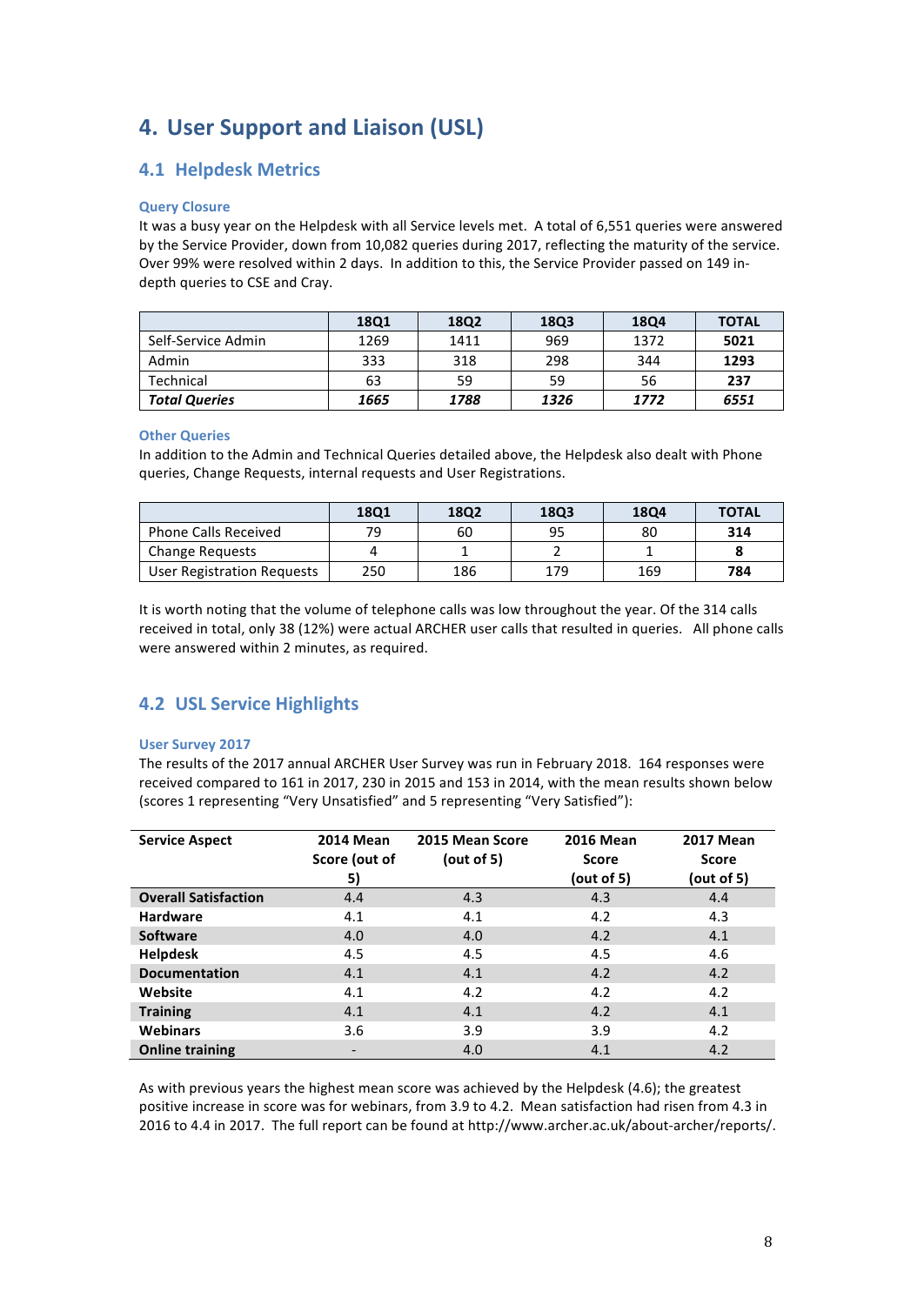#### **ISO 27001:2013 Information Security Certification**

EPCC were delighted to be awarded ISO 27001:2013 Information Security certification after the external audit in September 2018. The scope covered all the HPC and Data Services delivered by EPCC, including ARCHER, the RDF, the KNL and Cirrus. The certification demonstrates the importance EPCC places on keep user data secure and in following best practice in the era of data analytics and GDPR. 

#### **Red Weather Major Incident**

In February 2018 the ARCHER service staff worked through the snow of the red weather warning, keeping the service running uninterrupted despite blizzards, and buildings and transport being shut down. The ARCHER service declared a Major Incident and used the experience to test and improve our Major Incident and Disaster Recovery processes. EPCC were very pleased how well the service ran, and very much appreciated the support and good wishes received from the user community.

#### **GDPR and ARCHER and SAFE data policies**

The ARCHER service policies were reviewed to ensure they comply with the requirements of the General Data Protection Regulation (GDPR), to meet the deadline of 25 May 2018 when the new legislation came into use.

#### **SAFE** improvements

Changes have been made to the SAFE to enable it to support two-factor authentication. The functionality uses the same standard mechanism to implement additional time based one-time passwords as Google and Azure, so users can make use of the smart-phone apps with the SAFE. Two-factor authentication is optional with the standard password method still supported.

The SAFE is now importing statistics of operations on the work file-systems; data is stored for each job run on the system. This allows reports to be written to analyse IO-use on the system and the IO requirements of different application codes. A number of enhancements have been made to the report generator to help analyse this data.

#### **Improvements made in response to user feedback**

The ARCHER team prides itself on listening to its users and making requested improvements where practical. At the request of ARCHER users:

- the short development queue availability times have been increased from the previous times of  $08:00 - 17:00$ , five days a week to run 24 hours a day, 7 days a week. This move supports the development work carried out by ARCHER users out of standard office hours, and reflects the importance that EPCC places on ensuring the ARCHER service meets user requirements.
- the maximum job length on the KNL was increased from 8 hours to 24 hours.

#### **ISO 9001:2015 Quality Management Certification**

The ISO 9001:2015 quality management certification for the Tier 1 and Tier 2 services was retained in February 2018, passing the external audit with very few audit findings. The feedback from the external auditor was very positive about the improvements made since the inaugural audit, with the improvements in risk management particularly highlighted. The use of the quality management system as a framework for service improvement has delivered service benefits to the user community. An example of this was the scenario test carried out of the Major Incident and Disaster Recovery processes which led to process improvements which helped us to deliver an uninterrupted service during the red weather shutdown in February 2018.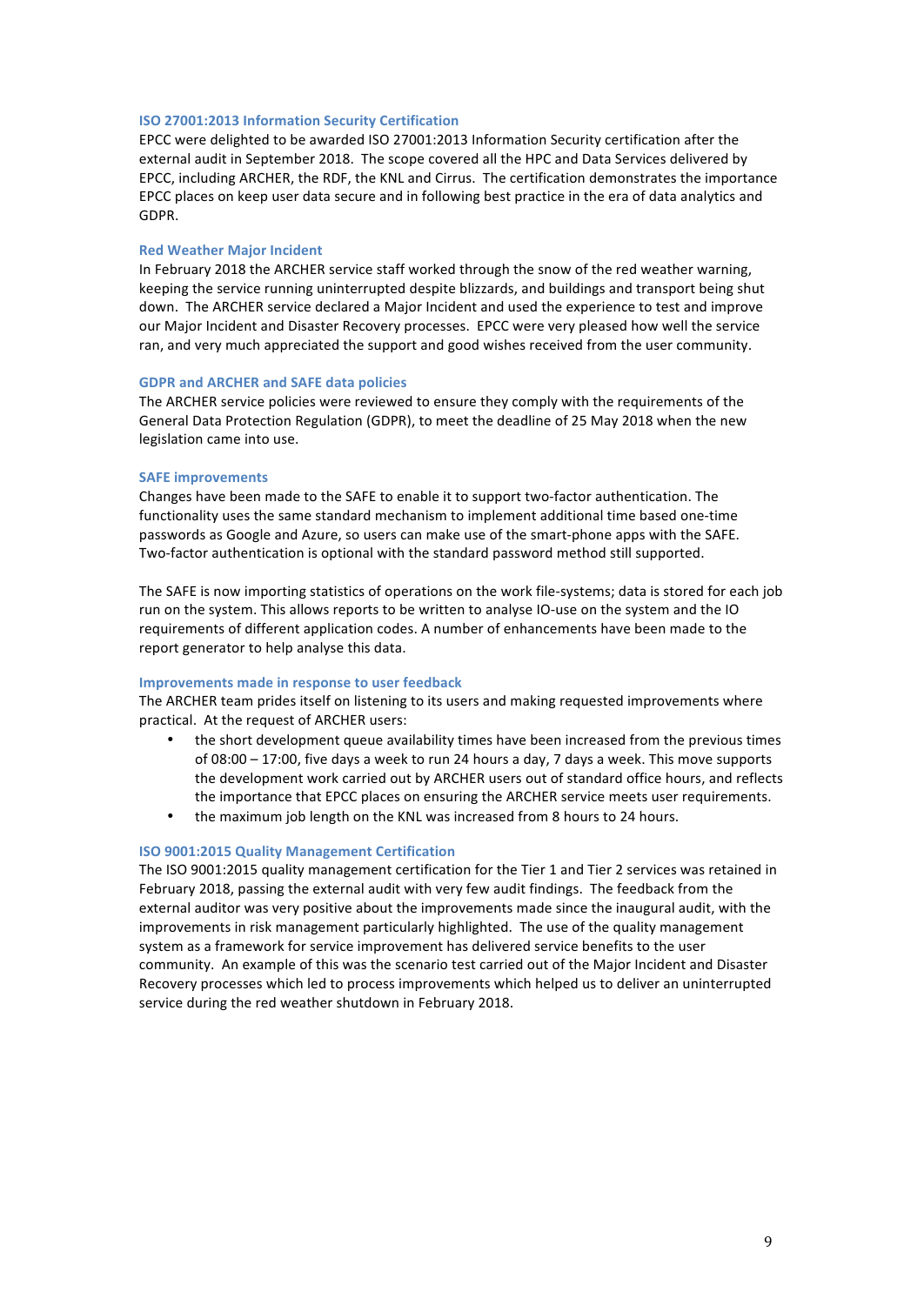# **5. HPC Systems Group (HPCSG)**

#### **5.1 Service failures**

There were no SEV1 Service Failures in the period as defined in the metric.

### **5.2 HPC Systems Group (HPCSG) Service activities**

#### **New senior staff and team integration at the ACF**

Two new key senior staff joined the HPC Systems team, bringing a wealth of experience with them. Paul Clark joined EPCC as Director of High Performance Computing Systems, leading both the Tier-1 and Tier-2 systems teams to provide an integrated cross-service team. Calum Muir joined EPCC as Data Centre Manager bringing expertise in the electrics, cooling and plant side of things so vital to keeping ARCHER and Cirrus running optimally.

### **5.3** Principal activities undertaken (in addition to day-to-day operational **activities) included:**

#### **One combined Systems team**

Under the leadership of Paul Clark, the two systems teams, OSG which managed the Tier 1 ARCHER service and SDT which managed the Tier 2 Cirrus service, have been combined into one HPC Systems Group (HPCSG). This has facilitated enhanced knowledge sharing, and provided additional resilience in staff numbers and skills.

#### **Information Security**

HPCSG had a key role in the work to achieve the ISO 90027:2013 Information Security Certification. As a part of their Information Security monitoring activities, they continuing to evaluate and respond to CERT advisory notices and apply mitigation measures. Work was carried out in 2018 to test mitigations for the well-publicised Spectre/Meltdown vulnerability and to plan the service approach to these.

#### **Minimising user disruption through reduced numbers of maintenance outages**

HPCSG has continued its efforts to reduce the number of planned maintenance sessions and thus the disruption to the service for users. Wherever possible tasks are now carried out at risk rather than requiring a systems outage, and where planned outages are required these are taken jointly with Cray to minimise user disruption. Proposed changes are also tested on the TDS before implementing these in production. In 2018, 4 planned maintenance sessions were taken as compared to 7 in 2017.

#### **Working with Cray staff to maintain and improve ARCHER and reduce risk of service interruption**

HPCSG worked closely with the Cray team to keep the system patched, applying field notices and patch sets according to Cray recommendations. Improvements have been made to the system monitoring tools used in order to proactively resolve issues before they become user or system affecting. Working has been carried out with Cray onsite staff to provide the systems support for the infrastructure required for the development of the Lassi tool.

#### **Work on power at the ACF**

Work has taken place to evaluating and modifying the power configuration in the computer room housing ARCHER to allow redundant connections to the ARCHER management and storage racks for mitigation against power events that may affect this equipment. Work was also carried out to mitigate the effects of problems with power supply units within login nodes as was experienced on 22 June.

#### **Red weather major incident**

The Red Weather incident in March 2018 meant that for the first time systems staff had to close the ACF and work remotely for a significant period of time. Due to planning and testing for such an eventuality, the service was kept running uninterrupted with all plant and supporting equipment regularly checked, the system monitored and with support provided remotely.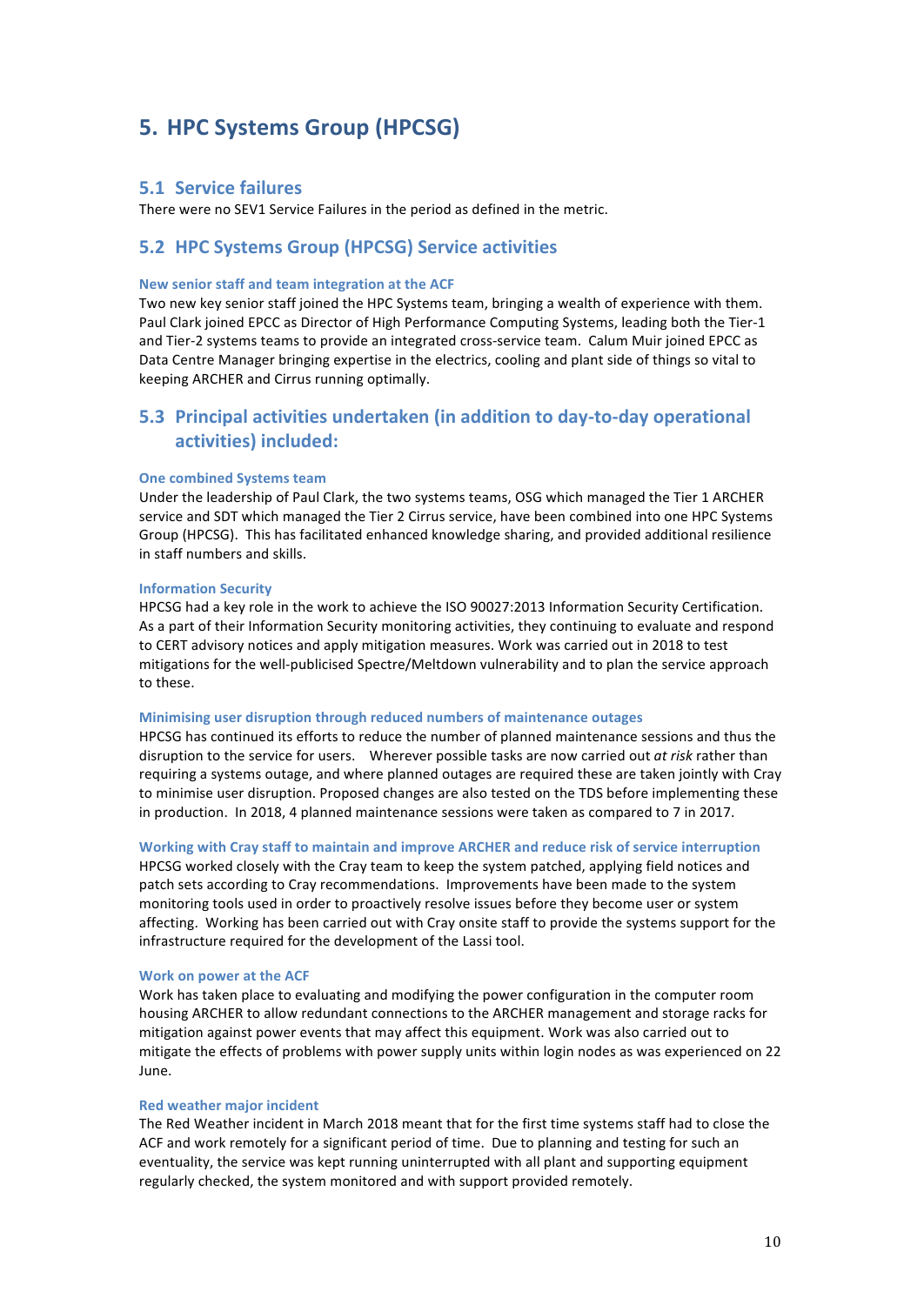# **6. Computational Science and Engineering (CSE)**

# **6.1 Benchmarking UK national HPC facilities**

Following the start of the UK national Tier-2 HPC services and the publication of the updated ARCHER benchmarks<sup>1</sup> in 2017, the ARCHER CSE team has pioneered an "Open Source" benchmarking approach to compare the different UK national HPC services using the ARCHER benchmarks. This work has the aims of:

- providing UK researchers with the information required to make the best choice of HPC system for their research;
- understanding the differences in performance between different HPC systems for different benchmarks to help inform code development and future procurements;
- providing a useful library of performance data for other parties to compare to;
- sharing benchmarking good practice and experience across the UK and worldwide HPC community;
- demonstrating the leading role that the UK HPC community is taking in HPC benchmarking and prototyping novel HPC architectures.

The ARCHER CSE service has created a public repository on GitHub at: https://github.com/hpcuk/archer-benchmarks with public access to all the details of the benchmarking effort. One of the major issues faced when using benchmarking results in the public domain is that a quantitative comparison is required but is often not possible as the published results do not include the required details for a valid comparison. To ensure that our results do not fall foul of these issues we have adopted an "Open Source" approach to our benchmarking work. This means that the public repository contains all the information and data to compare to our results, and to reuse our data. The items available in the repository include:

- Raw log file output from the benchmark runs (to allow for reuse of the data by interested parties)
- Full details of how the benchmark applications were compiled on different platforms
- Full sets of input data for the benchmarks
- Job submission scripts used to submit the benchmark runs on the different HPC systems
- Jupyter Python notebooks with the full detail of how data was extracted from the raw output logs, and how it was analysed to produce the performance data used for comparisons
- Freely-available reports comparing the performance across different HPC systems and providing advice to researchers on choosing the correct platform for their work

This benchmarking effort has also helped to build a collaborative community of RSEs involved in delivering UK national HPC services, as bringing together results across the Tier-1 and Tier-2 national HPC services has required collaboration, discussion and review of results across the different sites. The benchmarking effort to date has been led by the ARCHER CSE team but has also benefitted from substantial contributions from the University of Cambridge RSE team, the GW4 Isambard RSE team and the RSEs supporting the High-End Consortium for Biomolecular Simulation (HEC BioSim). Comparative benchmarking was also one of the main areas of discussion at the Tier-2 RSE/ARCHER Champions Workshop associated with the RSE'18 conference and this discussion was facilitated by the ARCHER CSE team.

We plan to continue to develop the benchmarking repository and community throughout 2019 with:

 <sup>1</sup> http://www.archer.ac.uk/documentation/whitepapers/benchmarks/UK\_National\_HPC\_Benchmarks.pdf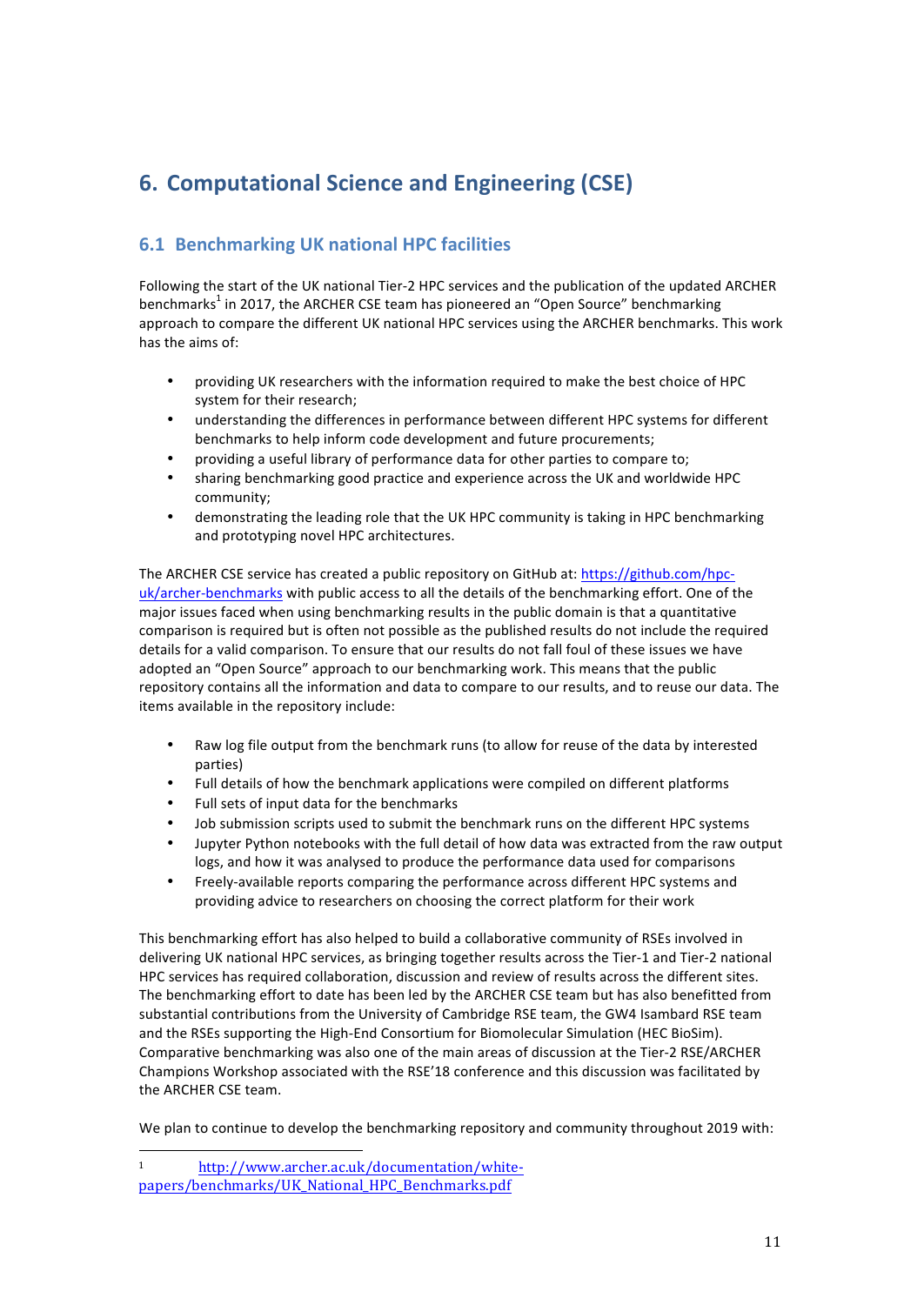- the addition of machine learning benchmarks to the set of benchmark applications;
- the incorporation of the IO-500 benchmark to allow for better comparison of the I/O performance of different systems;
- ensuring that benchmarking continues to feature in future UK HPC Champions workshops to continue to build the community;
- incorporation of results from the new multi-node ARM-based HPC systems (Isambard, Catalyst UK);
- continuing discussions with the DIRAC RSE group on incorporating their benchmarks into the performance comparison exercise.

# **6.2 Understanding parallel I/O use on ARCHER in collaboration with CoE**

Although the performance of I/O in HPC applications has been of importance and interest to particular application classes and research areas for a long period of time, more recently it has become of wider importance and interest for a number of reasons, including:

- the increased scale of simulations and models run by researchers across many different research areas;
- the increased use of statistical methods that involve high numbers of model runs (e.g. parameter sweeps or meta-dynamics);
- the increasing use of programming languages such as Python where the I/O model works well on a local resource (such as a laptop or workstation) but runs into issues when scaled up onto a shared HPC resource with a shared parallel file system.

Key to addressing the challenges posed by the wider impact of I/O performance on HPC users is access to good quality, quantitative data on I/O use by users and service providers. Users require I/O performance data at the scheduler job level to assess the different I/O requirements of different run types and the performance variation they can expect to see across multiple instances of similar runs. Service providers require statistical I/O performance data aggregated across different classifiers; for example, different file systems, research areas, software applications, projects and combinations of the above. Ideally, this data should be automatically collected for all jobs run on the HPC system with little/no performance impact and made available automatically to the different audiences.

Throughout 2018, the CSE team and Cray CoE have been collaborating to integrate outputs of the Cray LASSi I/O monitoring tool into the EPCC SAFE service management and reporting framework to meet these requirements. We have also been working together to analyse the I/O usage on ARCHER and explore how outputs from LASSi can be best used to support the service and its users.

The Cray LASSi tool samples metrics from Lustre on how the file system is being used every 3 minutes, and associates metrics with particular application runs through the Cray ALPS scheduler logs. This effectively means that LASSi automatically produces Lustre I/O profiles for every job run on the system. In addition, LASSi produces derived metrics (at both a job and file system level) that quantify how the file system is being used (in terms of bandwidth and metadata use) and also quantify the risk level that users will see degraded I/O performance due to the conditions on the file system at a particular time. Furthermore, LASSi produces per-job risk level metrics, so that jobs that are potentially causing issues for the file system can be identified and investigated, often in collaboration with the user themselves.

Although the LASSi tool produces a lot of useful data, it does not have the ability to group metrics according to different classifiers, such as research area, application used, or project ID. LASSi also lacks a general user interface that would allow individual users (or project leaders) to query the data and analyse their own or their project's I/O use. Both of these features are required to realise the full potential of the metrics produced by the LASSi tool. The EPCC SAFE tool contains all the required classifiers, has the ability to link data from multiple sources, and provides a flexible reporting interface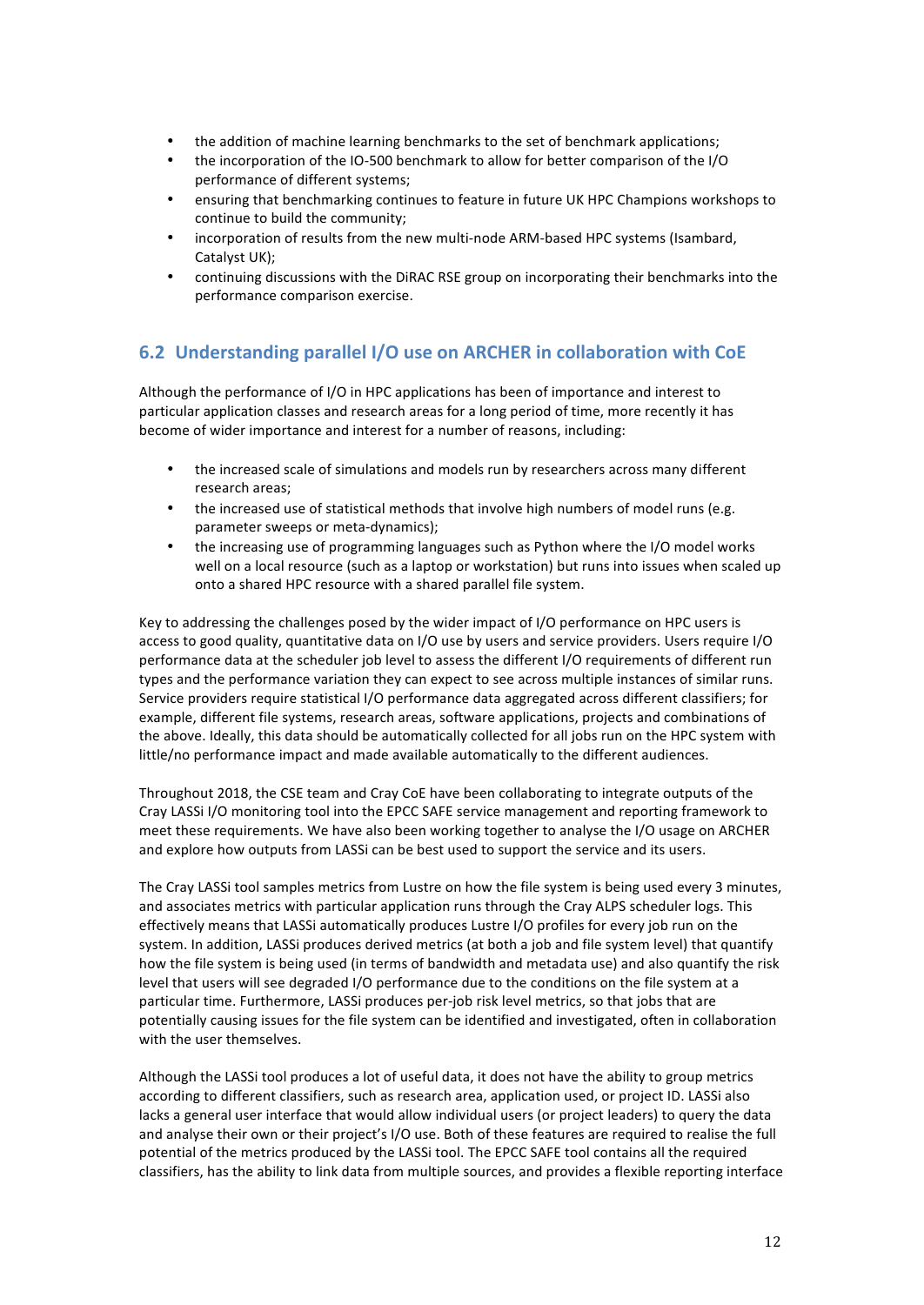that is already used by the users to analyse their use of ARCHER. We have configured SAFE to take a feed of per-job I/O performance metrics from ARCHER and link these to the other per-job records in the database. This has allowed us to start to analyse I/O use on ARCHER grouped by arbitrary classifiers over any period for which we have LASSi data. It is also allowing us to develop self-service reports for ARCHER users that allow them to explore the I/O performance that their applications are seeing on the system without the need for any instrumentation or intervention on their part.

In late 2018, the collaboration was widened to include Dr Julian Kunkel, a parallel I/O expert working at the University of Reading. His focus has been on using his IO-500 benchmark to provide a "control" application to understand better how different I/O patterns (in terms of bandwidth and metadata use) impact the metrics produced by LASSi, and how well synthetic benchmarks such as IO-500 model the I/O patterns seen for real HPC applications on a national service such as ARCHER.

We plan to submit a joint paper to the Cray User Group (CUG 2019) conference, which is taking place in Montreal in early May, describing the work and presenting initial analyses of the LASSi I/O data produced from ARCHER. We are also in the process of producing SAFE reports that users can use to query their own I/O use of the system. These should be available in Q1 2019 and we will publicise them to all users and seek feedback to further improve the reporting tools available. Finally, we will be producing a white paper with an analysis of I/O use on ARCHER using the SAFE/LASSi integrated reporting, which will be published on the ARCHER website in early 2019.

It is worth noting that this work would not have been possible without the close day-to-day collaboration between the ARCHER CSE team at EPCC and the ARCHER Cray Centre of Excellence. The co-location of ARCHER CSE staff and Cray CoE staff has been invaluable to this initiative.

# **6.3** Delivering a high quality, fair and transparent eCSE programme to **enhance codes on ARCHER**

The eCSE programme has allocated funding to the UK computational science community through a series of funding calls over a period of 6 years. The eCSE programme has been a significant source of funding for RSEs across the UK providing an important mechanism for new RSE groups to retain expert staff. The goal throughout has been to deliver a funding programme that is fair, transparent, objective and consistent. The programme has enhanced the quality, quantity and range of science produced on the ARCHER service through improved software, while developing the computational science skills base, and providing expert assistance embedded within research communities, across the UK.

During 2018, the last of the funding was successfully allocated. In total there were 13 calls, with 100 projects funded. The programme was not-for-profit, with all funding awarded to projects. This resulted in an additional 32 project months being funded, over and above the contractual 14 FTEs per year. The range of institutions and people involved in the eCSE programme has been significant, with 45 different organisations involved, distributed all across the UK, and 71 technical people funded to work on eCSE projects. In addition to projects in all the major traditional scientific areas, 13% of the projects developed codes for new communities, helping to grow and enhance the ARCHER user base.

The enhanced quality of the software can be seen on the ARCHER system. In the last 6 months over 40% of the 40 most heavily used codes on the system have benefited from eCSE funding investment. Many eCSE projects also generate significant financial savings, which in turn are reinvested to allow scientists to achieve enhanced science from the same amount of resource. While not all projects contribute to this particular benefit, to date the financial saving is estimated at £24.5M. This is balanced against an overall cost of the eCSE programme of around £6M, showing a 4x return on investment.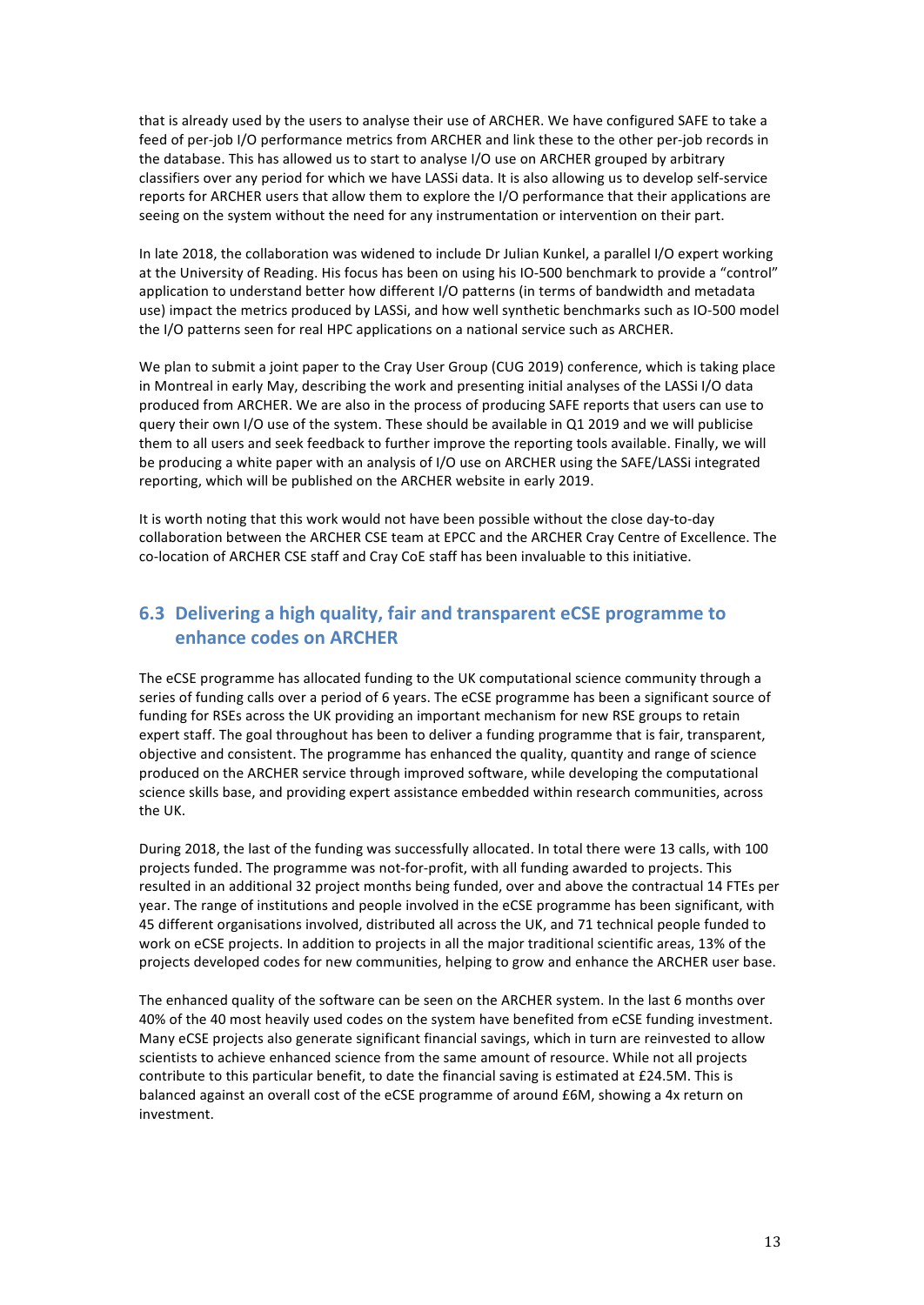# **6.4** Reaching new research communities through innovative training

A focus of the ARCHER training programme in 2018 was to try and reach new HPC users and communities. We addressed this by developing a series of programming courses delivered entirely online, so that all potential users could attend without having to travel.

The US XSEDE programme has developed an HPC Workshop Series, where courses are delivered as interactive webinars. The MPI course illustrates the format: a presenter at Pittsburgh Supercomputer Centre delivers lectures via videoconference, with users able to ask questions via an associated WebEx session. Attendance is restricted to around a dozen satellite locations across the US, so attendees can choose a nearby location to minimise travel.

Having attended an XSEDE MPI Workshop as a special guest satellite site, we decided to modify this format for the ARCHER training programme. The changes we made were:

- Use a single technology Blackboard Collaborate for both slide delivery and interaction with users. This approach has already proved successful for the ARCHER Virtual Tutorials and also enables lectures to be recorded and uploaded to YouTube.
- Enable users to attend individually from their own laptop rather than having to attend specific locations (although particular sites can still choose to use a single room for multiple attendees).
- Run a two-day course across four successive Wednesday afternoons rather than as a solid block, to give time for attendees to get to grips with the practical examples and to review the material.
- Provide opportunities for peer support via a shared chat page.

This format has proved very successful and in 2018 we ran versions of both the MPI and OpenMP courses. The complete courses, including PDF slides, practical exercise material and videos of the lectures, are available at:

http://www.archer.ac.uk/training/courses/2018/01/OnlineMPI/ http://www.archer.ac.uk/training/courses/2018/10/openmp\_online/

As well as delivering lectures, we can also run interactive quiz sessions or perform live programming examples to illustrate key points.

We plan repeat runs of both these courses in 2019. To improve them further, we will encourage attendees to make more use of the chat pages to provide peer support for the practical exercises between the webinars. We will also explore identifying additional contacts from the ARCHER community, HPC Champions and wider RSE community who can provide one-to-one practical advice to reduce the support load on the single trainer.

# **6.5 Enhanced outreach materials and activities**

Through the lifetime of the ARCHER service, EPCC has been very active in developing and delivering outreach activities to school children and the general public. Our aim has been to explain the realworld benefits of the ARCHER service and to encourage young people to consider careers in computational science. We have participated in various large-scale outreach events across the UK and developed our own suitcase-sized Supercomputer, Wee Archie. Wee Archie has been hugely popular and we have used it at various events across the UK. Having established Wee Archie and a range of demos, in 2018 we focused on enhancing the activities we offer to complement this, with a particular focus on programming and algorithms as well as providing a more visual experience of ARCHER.

Firstly, we looked to provide a better sense of what ARCHER really is, how it works and what it looks like. To do this we have produced a set of to-scale display panels, showing the inside of a cabinet front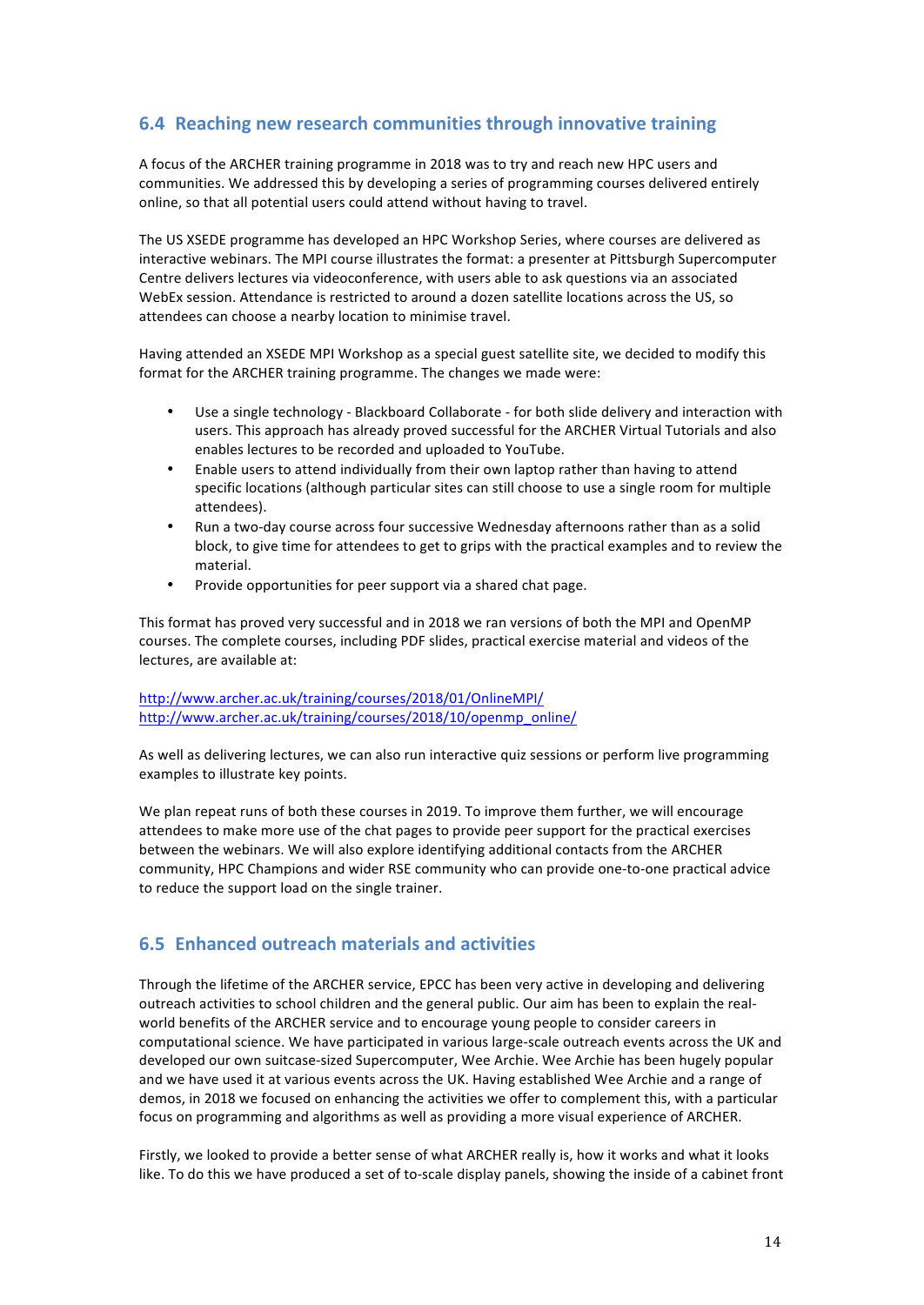and back, and have also obtained a real Cray XC30 board for participants to handle. This has been particularly popular at science events and we grateful to Cray for providing both the board and photographs. 

A particular highlight has been the development a series of practical demonstrations based around programming, problem solving and algorithms. Problem solving and giving clear instructions are at the heart of good programming and we have developed a set of logic puzzles to demonstrate this in a fun and accessible way, these puzzles range from chasing zombies to crossing rivers with chickens! Coupled with other new algorithm demonstrations, such as a practical example of the towers of Hanoi, we now have a suite of demonstrations that can be tailored to different audiences and events.

These new activities have been tested at events across the UK, for example at the Big Bang Fair in Birmingham, New Scientist Live in London, and at the Edinburgh International Science Festival.

Throughout 2018 we have also placed a focus on engaging students and secondary school pupils, while increasing and training more ARCHER staff members in outreach skills.

A key highlight has been our work experience opportunities, which have been offered to a series of secondary school pupils. Working with the ARCHER team for a week, the pupils helped develop and test outreach activities, while spending time visiting and learning about the ARCHER system. The aim was to provide opportunities for students to experience the world of work, looking to raise aspirations and help pupils make the right career choices. The input of these young people around our outreach activities has also helped enhance our outreach delivery. Coupled with this we had summer students working with us to programme the LED lights attached to each node of Wee ARCHIE, and to develop our Faces of HPC material. We plan to continue to develop our work experience programme in 2019, with an emphasis on students from programmes targeted at widening participation.

### **6.6 Celebrating Diversity: Women in HPC Chapter**

EPCC has a long-established commitment to promoting diversity in computational science and STEM more broadly. We feel passionate about inclusivity and about supporting young people to consider careers in STEM, no matter their gender identity, sexual orientation, social background or ethnicity. As one of the founders of the Women in HPC organisation, a highlight of 2018 has been our success in becoming a Women in HPC Chapter. The UK-wide chapter aims to celebrate and encourage diversity in computational science and allows us to act as an ambassador for the UK. Initial efforts have focused on enhancing our case studies (See Faces of HPC: https://www.hpc-diversity.ac.uk/faces-of-hpc), on developing a workshop focused on secondary school children, and on organising a launch event in 2019.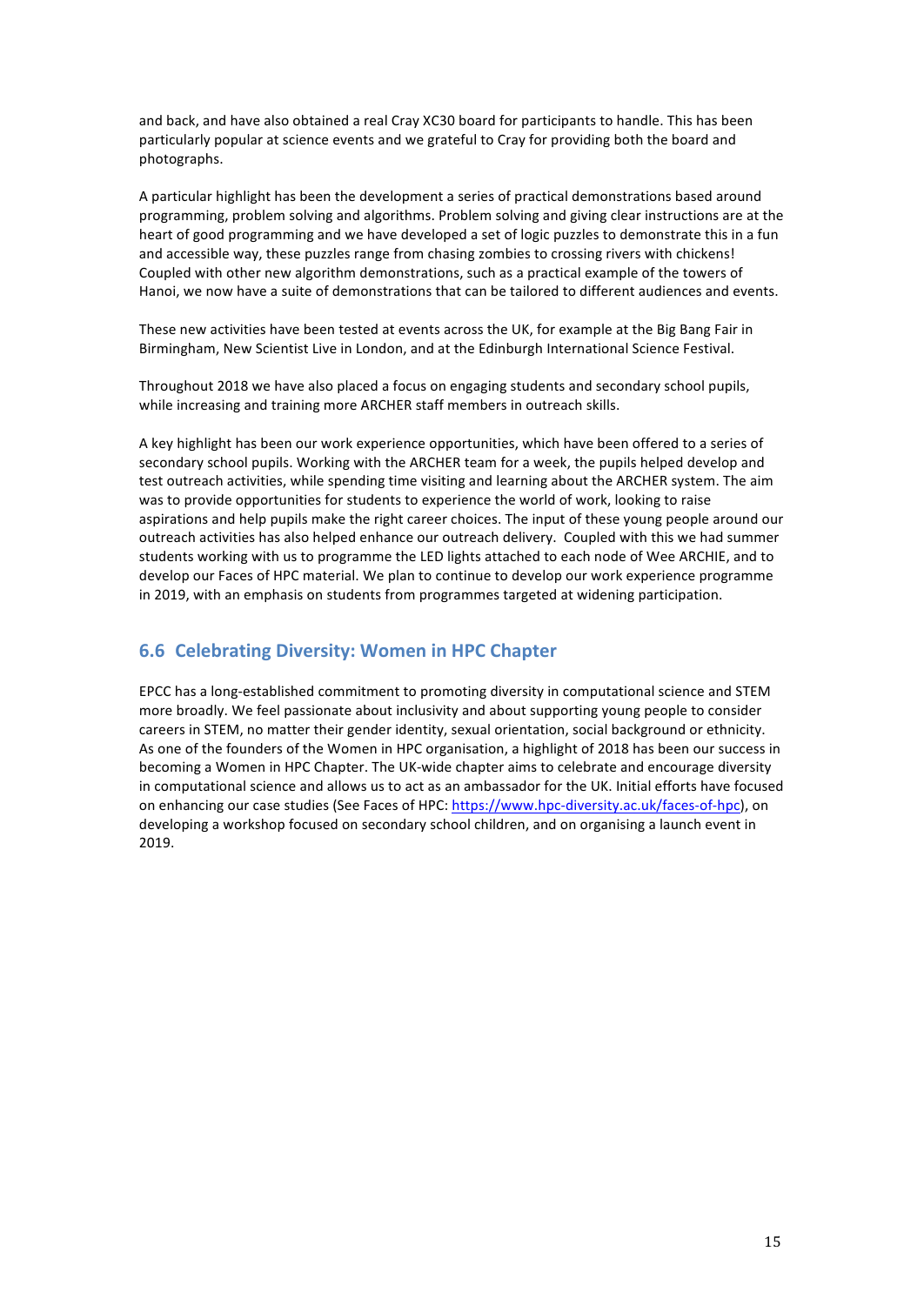# **7. Cray Service Group**

# **7.1 Summary of Performance and Service Enhancements**

2018 has been another excellent year for the ARCHER service with a very stable technology environment facilitating high resource utilisation for the user community.

# **7.2 Reliability and Performance**

The ARCHER system, based on Cray XC30 technology, continues to provide excellent levels of reliability and performance. Large and complex supercomputer systems such as ARCHER inevitably encounter component fallout on a regular basis, but most failures have little or no impact on most users. 

Cray's dedicated support team for the ARCHER service utilise concurrent maintenance techniques to routinely replace failed components whilst the ARCHER system remains operational.

# **7.3 Service Failures**

### **7.3.1 Full Service failures**

Only one incident classified as a full-service failure was encountered during 2018.

| <b>ARCHER full service failures 2018</b> |                            |                                                                                                                                                                                                                                                                                                                                              |  |
|------------------------------------------|----------------------------|----------------------------------------------------------------------------------------------------------------------------------------------------------------------------------------------------------------------------------------------------------------------------------------------------------------------------------------------|--|
| Incident                                 | <b>Description</b><br>Date |                                                                                                                                                                                                                                                                                                                                              |  |
| 1                                        | 21/08/18                   | Expired SSL certificates on the ARCHER work filesystems caused a Sonexion<br>storage node to crash and would not reboot after its High Availability partner<br>failed due to a hardware failure. Users lost the ability to use one of the three<br>work filesystems and 466 XC-30 nodes were temporarily unavailable during the<br>incident. |  |

### **7.3.2 Partial Service failures**

Although most technology failures do not impact on the user community, there were exceptions during 2018, with three incidents of Eslogin node rebooting due to PCI faults on slots containing Myricom 10G-PCIE cards. Users running on the nodes at the time of the failures lost their connections. The latest firmware for the card has been downloaded and installation is planned for Q1 2019.

### **7.3.3 Scheduled maintenance activities**

None of the permitted four dedicated maintenance sessions was taken by Cray in 2018, ensuring that the ARCHER system remained in the hands of the user community as much as possible.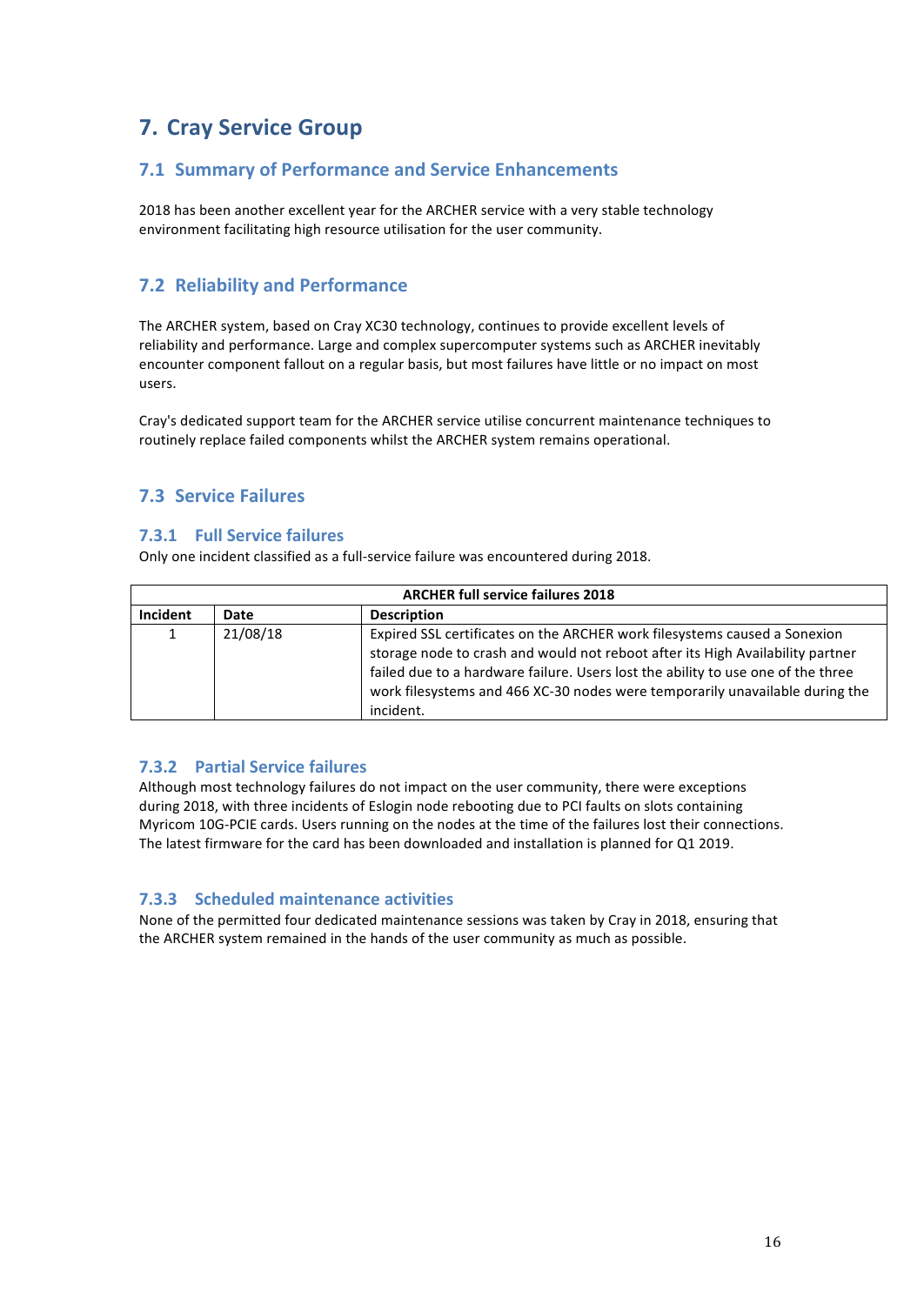# **8.** Cray Centre of Excellence (CoE)

In 2018, one of the main achievements of the CoE was to bring the LASSi I/O analysis framework to maturity and to use it both to investigate issues and understand performance of the Lustre filesystem. This is described below along with other activities during the year.

### **8.1 The LASSi framework and related work**

We had a range of activities relating to I/O this year. The helpdesk periodically receives queries relating to I/O performance and we want to be able to deal with these faster, understand the I/O requirements better, and offer advice on application design or usage that will benefit users. Last year we developed tools to assist with this: the LASSi analysis tool and a profiling report tool.

LASSi (Log Analytics for Shared System resources with instrumentation) analyses application I/O by combining Lustre filesystem I/O statistics with application information from the Cray ALPS (Application Level Placement Scheduler) logs. The Lustre data is ingested from a bespoke tool (previously developed by the onsite Cray system staff) that collects raw Lustre data at 3 minute intervals. This effectively means that LASSi automatically produces Lustre I/O profiles for *every* job run on the system. In addition, LASSi produces derived *risk* and *ops* metrics that relate to unusually high application IO behaviour. *risk* metrics measure the quantity of IO and *ops* metrics measure the quality. The metrics at both a job and file system level quantify how the file system is being used by applications and the *risk* that users will see degraded I/O performance due to the conditions on the file system at a particular time. This year LASSI was moved to a custom VM on the RDF cluster and a workflow created to ingest data, analyse data and generate daily reports. New automated daily reports (uploaded to a website) help system support staff not only analyse slowdown events reported by users but also identify and investigate jobs that are potentially causing issues for the file system.

LASSi was enhanced to work at a finer time resolution (6 minutes) and to provide raw I/O statistics in addition to the risk-based data. LASSi was updated to produce (manually) detailed risk and IO reports/plots of individual applications. In addition, a new summary data export was also implemented that will eventually allow users to obtain I/O summary information about jobs on ARCHER from SAFE.





A new tool was developed to directly export and generate graphs of Lustre statistics for individual applications or multiple applications being run as a task farm (see example Figure 1).

LASSi is being used to assist with understanding user complaints of slow filesystem performance and it greatly speeds up the time taken to identify what is causing an issue. It has also enabled us to pinpoint applications that make unusual demands of the filesystem or use it inefficiently (for example by making small I/O requests). In collaboration with the ARCHER CSE support team we have started to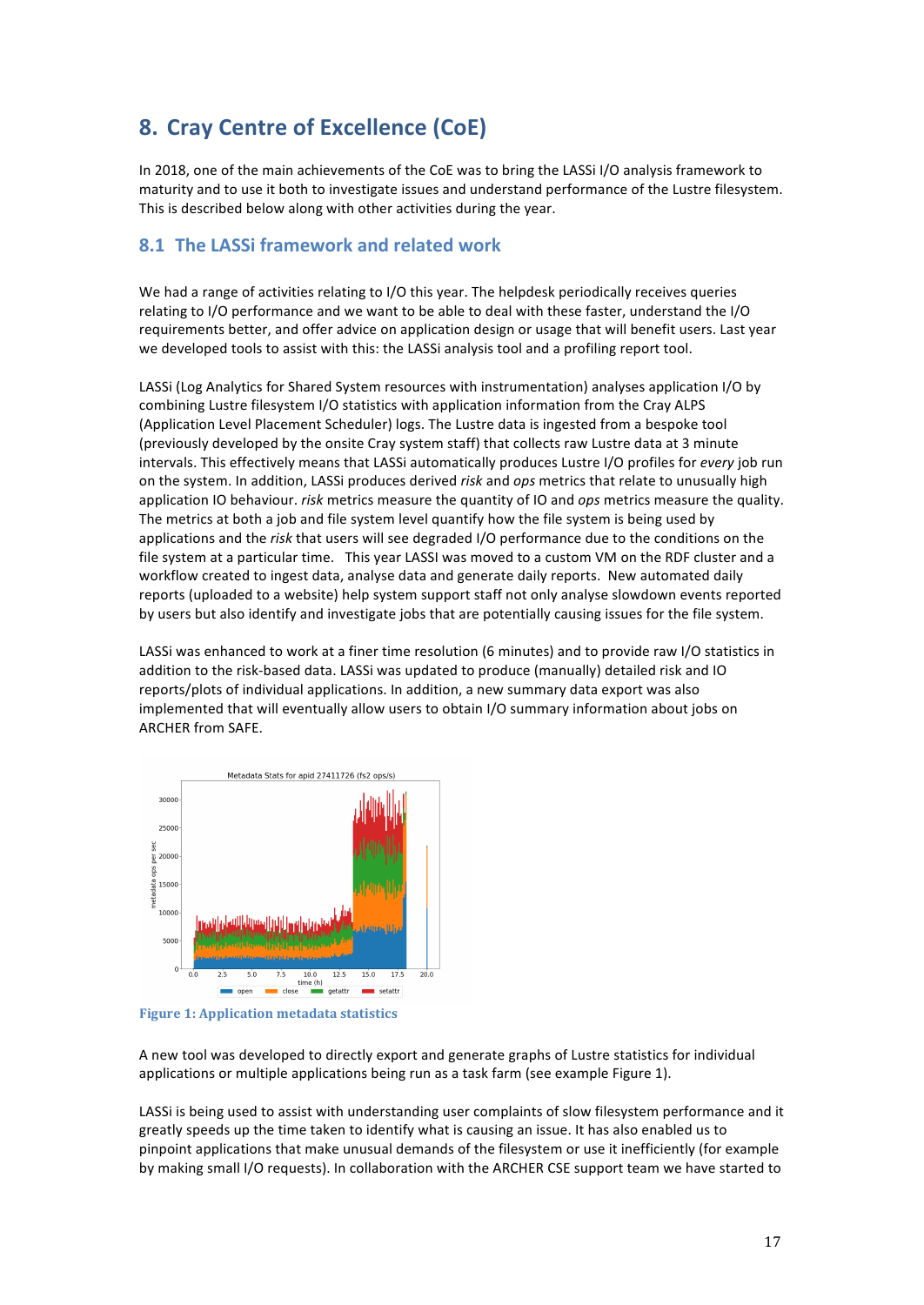analyse application I/O behaviour more generally, looking for patterns in the I/O usage of applications, groups or science fields.

Following initial analysis of LASSi data, the CoE started to contact users during the year in order to understand more about particular risky jobs; we started with jobs showing high metadata rates. In some cases, the CoE also used another tool (previously developed) to gain insights from a system call profile of the jobs of interest. This activity is ongoing and we hope to use the knowledge gained as a basis for an I/O workshop in 2019.

# **8.2 Training and workshops**

The CoE undertook or attended various events during the year:

- Harvey Richardson attended the EPSRC Centre for Doctoral Training in Pervasive Parallelism Industrial Engagement event, 10 April, to present to the Students about Cray's interests, possible internships and discuss their projects (some using ARCHER)
- ARCHER Champions Meeting, 25 April, Karthee Sivalingam gave a presentation outlining the latest status of the LASSi project, there was good interest and questions from the audience and follow up discussions.
- EPCC Seminar, 9 May, Martin Lafferty (Cray, on-site system team): ARCHER hardware talk and board hands-on
- EPCC seminar, 18 May, Karthee Sivalingam: LASSi How CSE and Helpdesk can use it?
- ARCHER Webinar, Cray Programming Environment Update, May 16. Harvey Richardson outlined how and why updates are performed on ARCHER and gave a detailed explanation of which new features arrived with various updates installed and planned to be installed.
- NCAS, 9 July (discussion of I/O optimization/characterization and possible collaboration)
- UK RSE Conference, 3-4 September
- UKCSF, 11<sup>th</sup> September at ACF (presentation on LASSi and discussion of approach with service representatives from ARCHER, ECMWF and MetOffice)
- ECMWF HPC Workshop,  $24^{th}$  to  $28^{th}$  September

As agreed with EPRSC, a small number of ARCHER CoE days have been allocated to support the GW4 Tier-2 centre and for general Tier-2 integration. This largely focused on the preparations for the  $2^{nd}$ Hackathon activities.

# **8.3 ARCHER queries and software**

The CoE helps resolve a range of issues that come in from users via the helpdesk or EPCC staff, some of which require significant effort and need interaction with Cray R&D experts.

Of particular note were the following interactions:

- We investigated a complex issue with compilation scripts running on newly provisions MAMU (Multiple Application Multiple User) nodes. The problem was traced to a network configuration that was limiting port availability.
- We resolved a problem in building GROMACS by providing a workaround to a cmake-related issue.
- We provided and tested a recipe to support native R access to Cray MPICH via the pbdMPI package.
- Unusually we were asked to explain why Cray MPICH had improved performance for pointto-point operations as the change had made custom application optimizations irrelevant. We